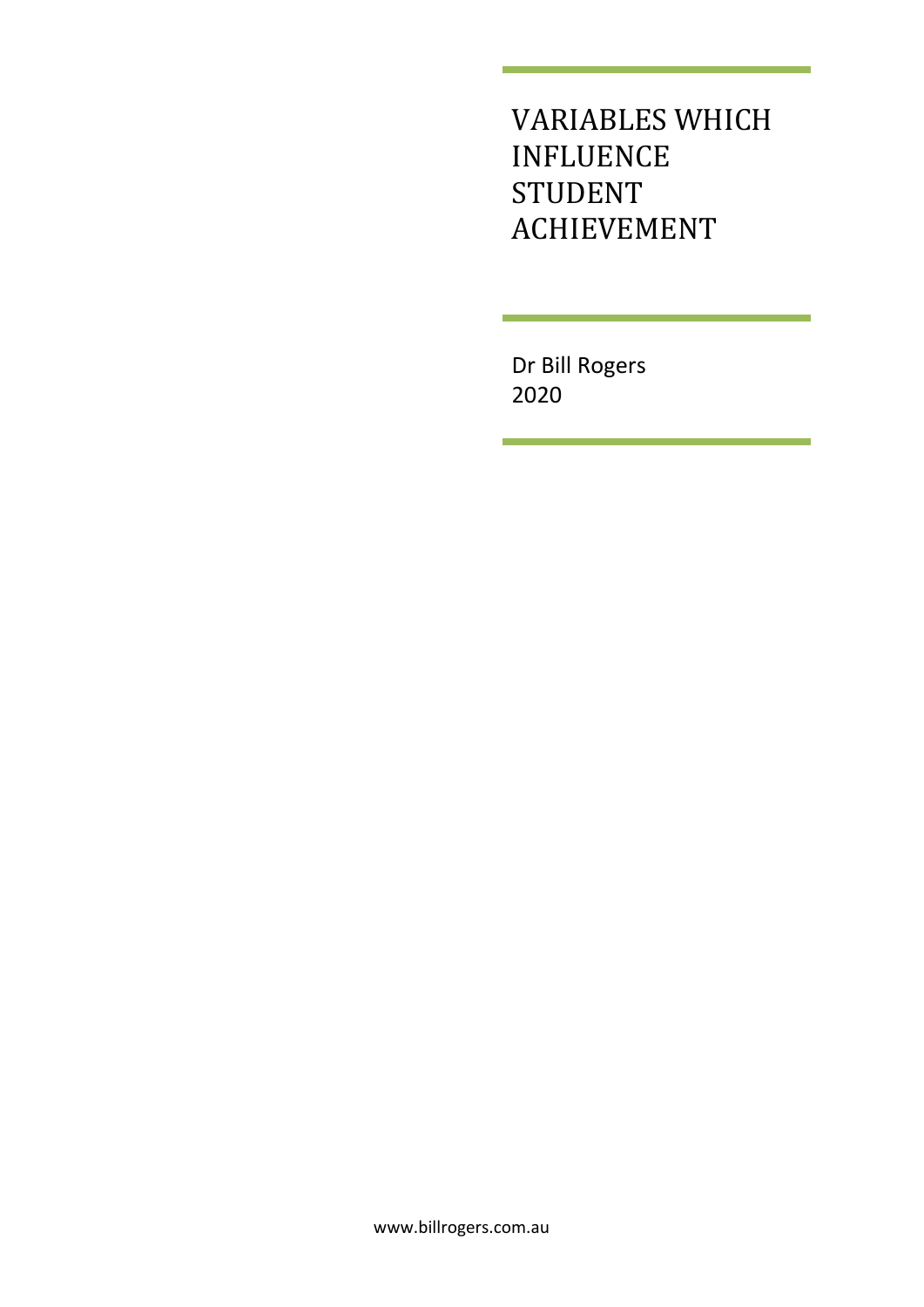Table 1.1

| Variables which influence student achievement                                                                                                                                                                                                                                                                                    |                                                                                                                                                                                                                                               |
|----------------------------------------------------------------------------------------------------------------------------------------------------------------------------------------------------------------------------------------------------------------------------------------------------------------------------------|-----------------------------------------------------------------------------------------------------------------------------------------------------------------------------------------------------------------------------------------------|
| Within student                                                                                                                                                                                                                                                                                                                   | <b>External to student</b>                                                                                                                                                                                                                    |
| <b>Alterable</b>                                                                                                                                                                                                                                                                                                                 | <b>Alterable</b>                                                                                                                                                                                                                              |
| Desire to learn<br><b>Strategies for learning</b><br>Learning style (academic<br>coping)<br>Prior skills/social coping<br>Self efficacy/helplessness<br>(perceived or real)<br>Prior content knowledge<br><b>Emotional intelligence</b>                                                                                          | <b>Quality of curriculum</b><br>Quality of<br>instruction/enabling<br>motivation<br>Pedagogical knowledge<br>Content knowledge<br>Quality and type of<br>evaluation<br><b>Quality of learning</b><br>environment<br>Quality and management of |
|                                                                                                                                                                                                                                                                                                                                  | time/content                                                                                                                                                                                                                                  |
| leadership and daily relationship.*<br>Genetic potential<br>Child's characteristic health/diet<br>Perception of physical differences<br>'Disability category'<br>IQ<br>Family income and resource (structural/generational poverty)<br><b>Family housing</b><br>Parent years of schooling (and parents' perception of schooling) |                                                                                                                                                                                                                                               |
| Long-term unemployment<br>Mobility of family<br>Members of family (functionality)<br>$\bullet$<br>Domestic violence <sup>*</sup> / and abuse.<br><b>Family values</b><br>$\bullet$<br><b>Family history</b><br>Peer social-economic status                                                                                       |                                                                                                                                                                                                                                               |
| *Of course we have to report any concerns about domestic violence or abuse to due<br>authorities.                                                                                                                                                                                                                                |                                                                                                                                                                                                                                               |
| Adapted from Howell (in Rogers, 2004) Behaviour Recovery (2 <sup>nd</sup> Edition)                                                                                                                                                                                                                                               |                                                                                                                                                                                                                                               |

Australian Council for Educational Research.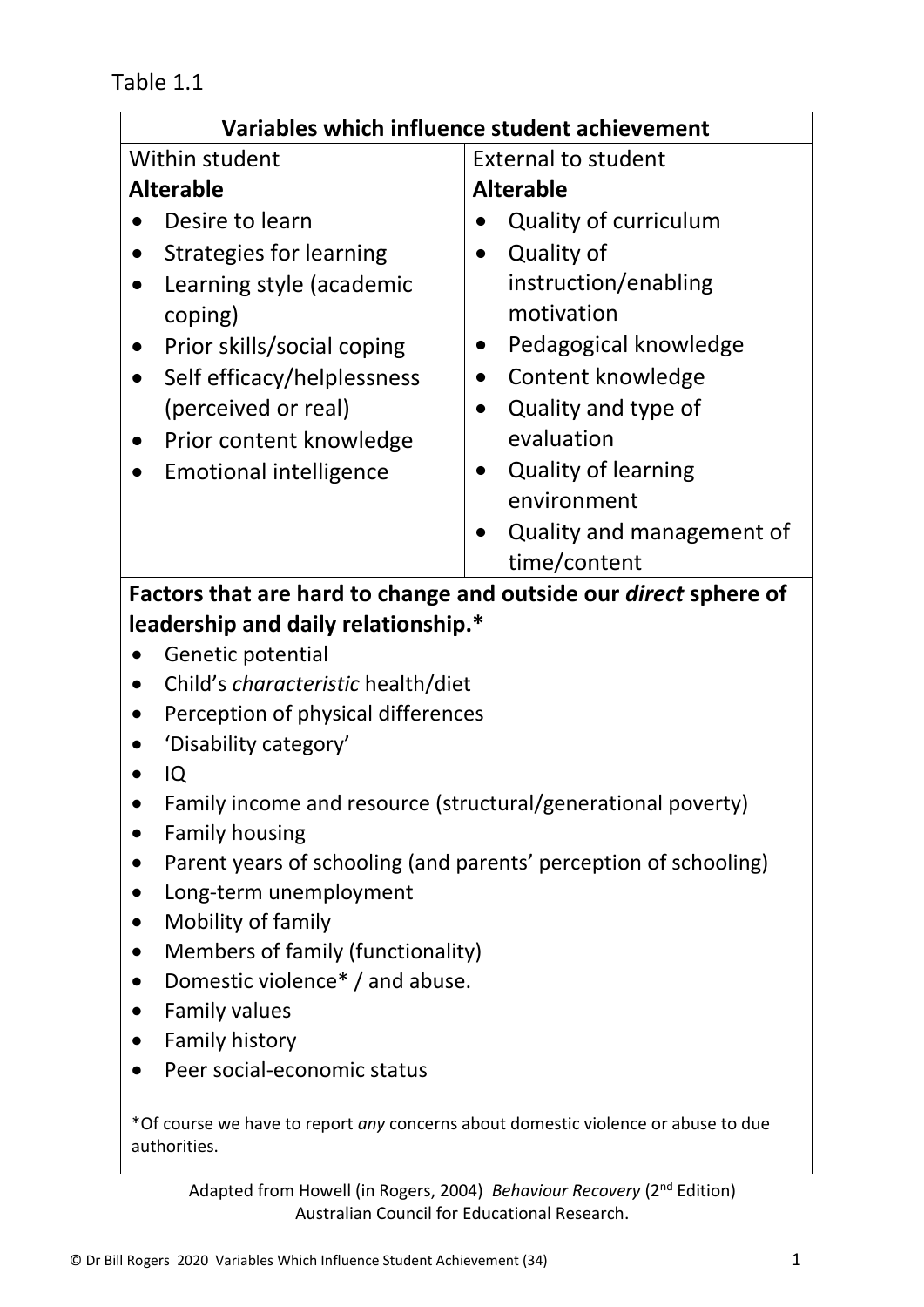## **Variables which influence student achievement**

Within student **Alterable**

- Desire to learn
- Strategies for learning
- Learning style (academic coping)
- Prior skill/social coping
- Self-efficacy / helplessness (perceived or real)
- Prior content knowledge
- Emotional intelligence

External to student **Alterable**

- Quality of curriculum
- Quality of instruction / enabling motivation
- Pedagogical knowledge
- Content knowledge
- Quality and type of evaluation
- Quality of learning environment
- Quality and management of time/content

Adapted from Howell (in Rogers, 2004) *Behaviour Recovery* (2nd Edition) Australian Council for Educational Research.

©Dr Bill Rogers 2020 Variables Which Influence Student Achievement (34) 2